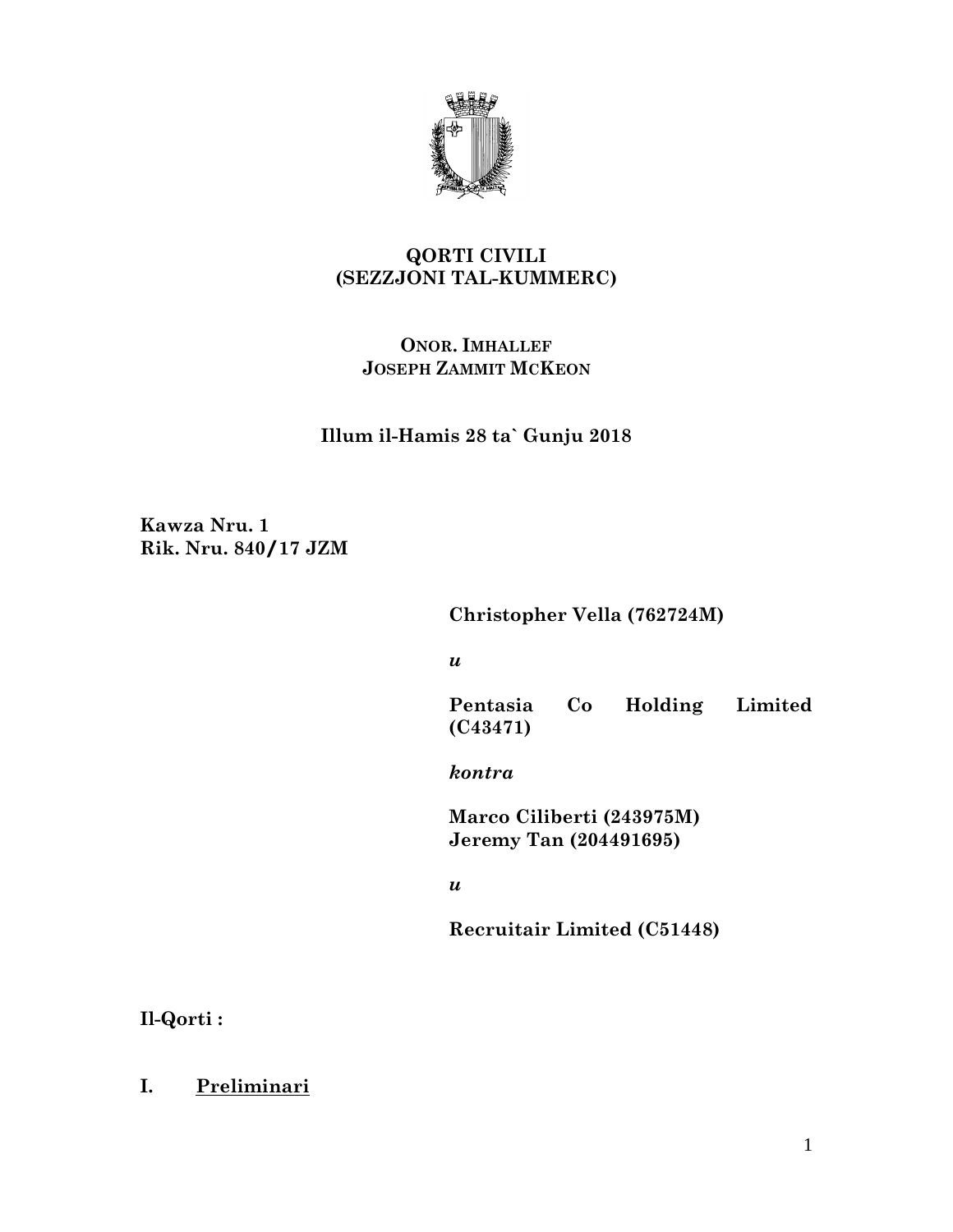Rat ir-rikors prezentat fl-**14 ta` Settembru 2017** ai termini tal-**Art 218 tal-Kap 386** li jaqra hekk :-

*Illi l-esponenti Christopher Vella u s-socjeta` Pentasia Co Holding Ltd (C43471) huma t-tnejn azzjonisti fis-socjeta` esponenti fl-ammonti rispettivi ta` tliet mija u erbgha u tmenin sehem (348) u mitejn u hamsin (252) sehem minn total ta` elf u mitejn (1,200) sehem tas-socjeta` ntimata. Dan ifisser illi flimkien l-esponenti jhaddnu nofs l-ishma fl-istess socjeta` ntimata.*

*Illi l-esponent Christopher Vella huwa wkoll direttur tal-istess socjeta` ntimata filwaqt illi s-socjeta` esponenti hija rapprezentata fuq il-Bord tad-Diretturi tas-socjeta` ntimata tramite d-direttur Rob Dowling.*

*Illi s-socjeta` ntimata giet registrata nhar is-17 ta` Dicembru 2010 bilpresuppost li topera bhala "recruitment agency" bil-ghan illi ssib impjegati prospettivi ghall-klijenti taghha fl-industrija tal-avjazzjoni.*

*Illi filwaqt illi s-socjeta` ntimata kienet qeghda topera ghal xi zmien, wara ftit beda jinqala` xi dizgwid bejn id-diretturi, liema diuzgwid kompla jikber tant li eventwalment wassal sabiex l-istess kumpannija ssib ruhha f`impasse li sa issa ghadu ma ssolviex u li ma jidhirx li jista` jssolva.*

*Illi konsegwentement is-socjeta` ntimata ilha ma topera ghal xhur u sahansitra snin shah.*

*Illi minkejja li waqt laqgha tal-Bord tad-Diretturi li sehhet nhar id-9 ta` Frar tas-sena 2016 gie maqbul, almenu in principju, illi ghandu jitniehda l-process sabiex is-socjeta` ntimata tigi xolta volontarjament, sal-lum dan ilprocess ghadu ma tnehdiex propju minhabba l-inadempjenza tal-intimati Marco Ciliberti u Jeremy Tan.*

*Illi din is-sitwazzjoni qieghda, u ser tkompli, tippregudika serjament lill-esponenti minhabba li dawn qeghdin, u ser ikomplu, igarrbu dannu kemm fil-forma ta` telf mis-socjeta` ntimata izda wkoll bhala nuqqas ta` introjtu minhabba t-telf ta` opportunitajiet sabiex jinvestu flushom b`mod aktar vantaggjuz.*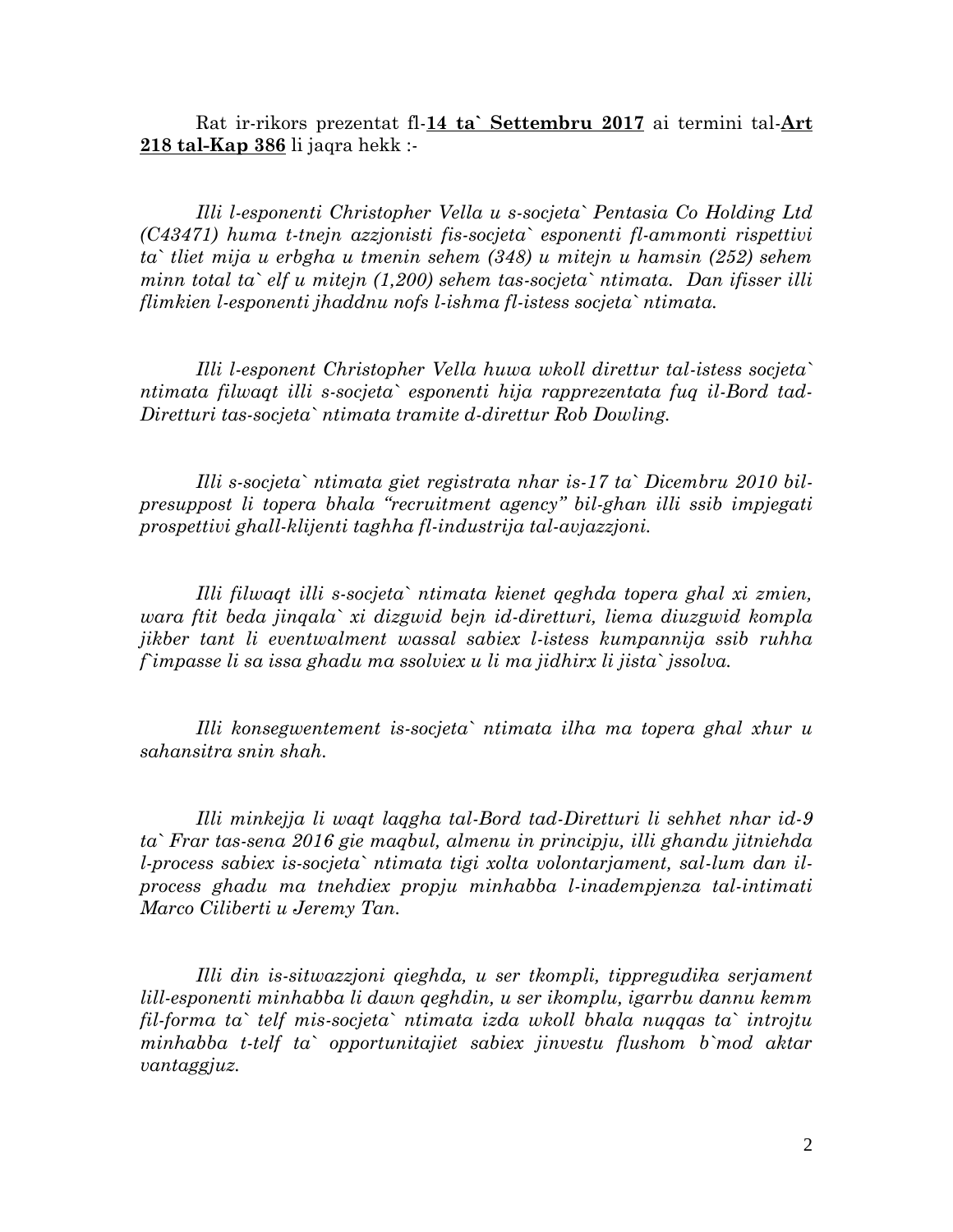*Illi konsegwentement is-sitwazzjoni tas-socjeta` ntimata hija wahda li, fil-fehma umli tal-esponenti, tinkwadra ruhha taht l-Art 214(2)(a) u l-Art 214(2)(b)(iii) tal-Kap 386 tal-Ligijiet ta` Malta, u li ghalhekk dina l-Onorabbli Qorti ghandha d-diskrezzjoni u l-poter li tordna x-xoljiment tal-istess socjeta` at termini tal-Art 218(1)(b) u (c) tal-istess Kap 386.*

*Ghaldaqstant l-esponenti, in vista tal-premess suespost, umilment jitolbu lil din l-Onorabbli Qorti joghgobha, salv kull provvediment li jidhrilha xieraq u opportun, tordna x-xoljiment u l-istralc konsegwenzjali tas-socjeta` ntimata Recruitair Limited (C51448).*

*Bl-ispejjez kollha ta` din il-procedura kontra l-intimati Marco Ciliberti u Jeremy Tan.*

Rat illi l-intimati kienu notifikati skont il-ligi.

Rat in-nota li pprezentaw l-intimati Jeremy Tan u Dr Marco Ciliberti fid-**9 ta` Jannar 2018** li taqra hekk :-

*... jirrileva illi kif sewwa dikjarat fir-rikors ta` Christopher Vella u Pentasia Co. Holding Limited kien hemm qbil f`laqgha tad-diretturi li saret fid-9 ta` Frar 2016 illi l-kumpannija Recruitair Limited ghandha tigi xjolta volontarjament madanakollu mhuwiex minnu li dan ma sarx minhabba inadempjenza tal-esponenti tant illi l-esponenti kien gia pprovda l-firma tieghu duq declaration of solvency li nghaddiet ghall-firma ta` Christopher Vella u ta` Pentasia Co Holding Limited u dan filwaqt li jippuntwalizzaw illi ma kien hemm l-ebda htiega li huma jigu mharrka f`dawm il-proceduri ghallistralc tas-socjeta` Recruitair Limited u ghandhekk m`ghandhomx ibatu lebda spejjez kif pretiz mir-rikorrenti.*

Semghet ix-xiehda ta` Christopher Vella u ta` Oscar Vella fl-udjenza tat-22 ta` Mejju 2018.

Semghet ix-xiehda ta` Robert Dowling fl-udjenza ta` l-24 ta` Mejju 2018 u rat id-dokumenti li kienu prezentati fl-istess udjenza.

Rat illi l-kawza thalliet ghal provvediment ghal-lum.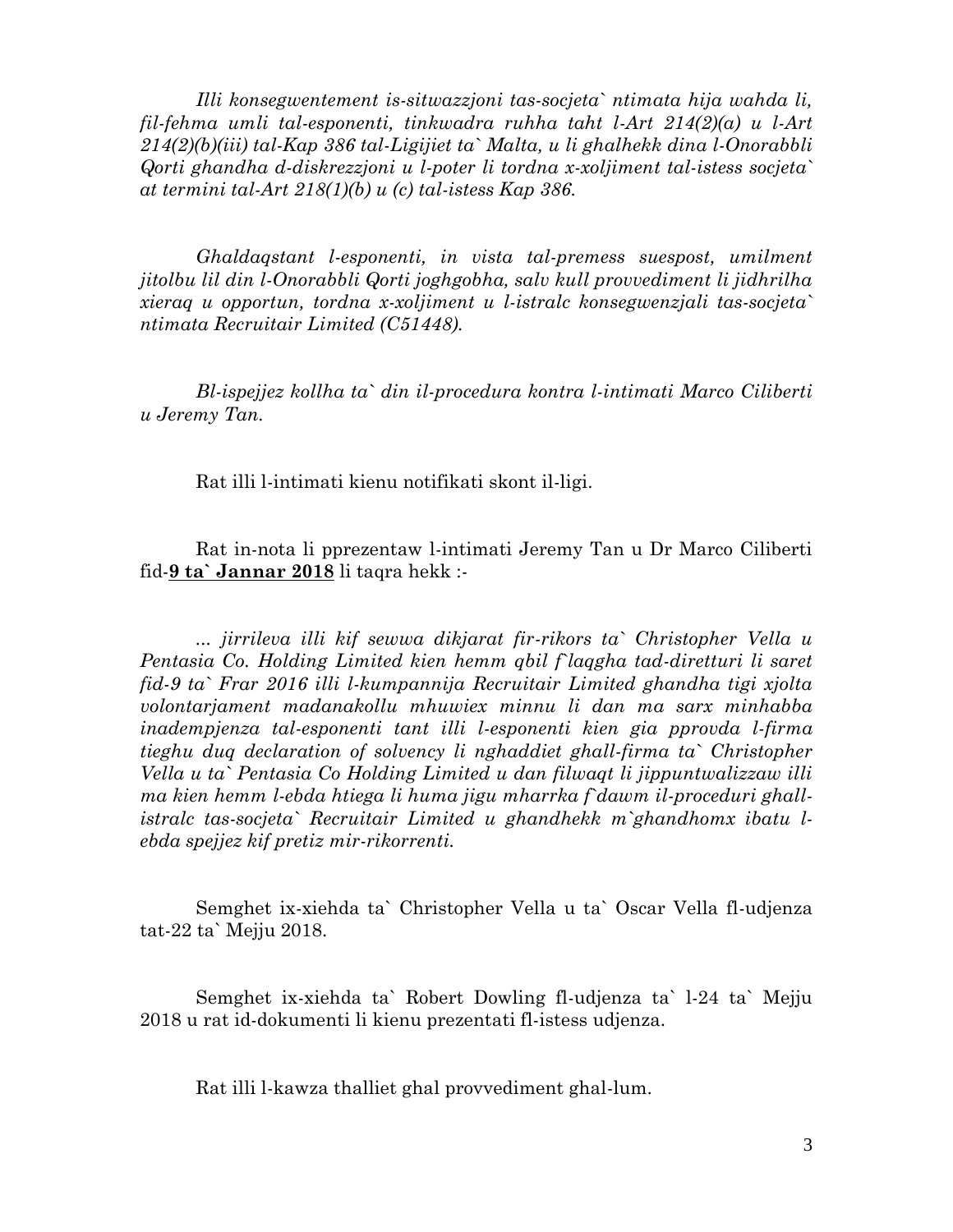Rat l-atti l-ohra tal-kawza.

## **II. Provi**

## **1. Xhieda**

Tlieta kienu l-persuni li xehdu fil-kawza tal-lum**.** 

Dawn huma Christopher Vella, Oscar Delia u Robert Dowling.

## **a) Christopher Vella (azzjonista u direttur ta` Recruitair Limited)**

Xehed illi l-azzjonisti l-ohra huma Dr Marco Ciliberti, Jeremy Tan u Pentasia Co Holding Limited li hija kumpannija li taghha huwa direttur.

L-iskop tal-kumpannija kien illi jsir ingagg ta` persuni fil-qasam talavjazzjoni abbazi tal-esperjenzi fis-settur li kellhom l-azzjonisti

Il-kumpannija bdiet topera fl-2010. Wara li bdiet tahdem ghall-ewwel ftit, il-kumpannija ma bdietx taghmel flus pero` bdiet tkun self-sufficient.

Ghalkemm hadu overdraft, kien evidenti li x-xoghol ma kienx qed jaqbad. Fl-2014 jew l-2015 sabu li ma kienx hemm bizzejjed flus biex issocjeta` topera minn rajha. Huwa personalment ma riedx johrog flus minn tieghu. Ghalhekk kien deciz li tinghata s-sensja lill-impjegat li kellhom u xxoghol waqaf ghal kollox.

Stqarr illi huwa ghamel proposta lill-azzjonisti l-ohra li l-kumpannija tigi xjolta. Gara pero` li ma sar xejn minkejja li kien hemm kuntatti b`emails. Il-kumpannija waqfet topera ghal kollox fin-negozju fl-2014.

Xehed illi fl-2016 saret laqgha tal-azzjonisti bil-ghan illi jkun determinat il-futur tal-kumpannija. Kien hemm qbil li d-dejn jinqasam bejn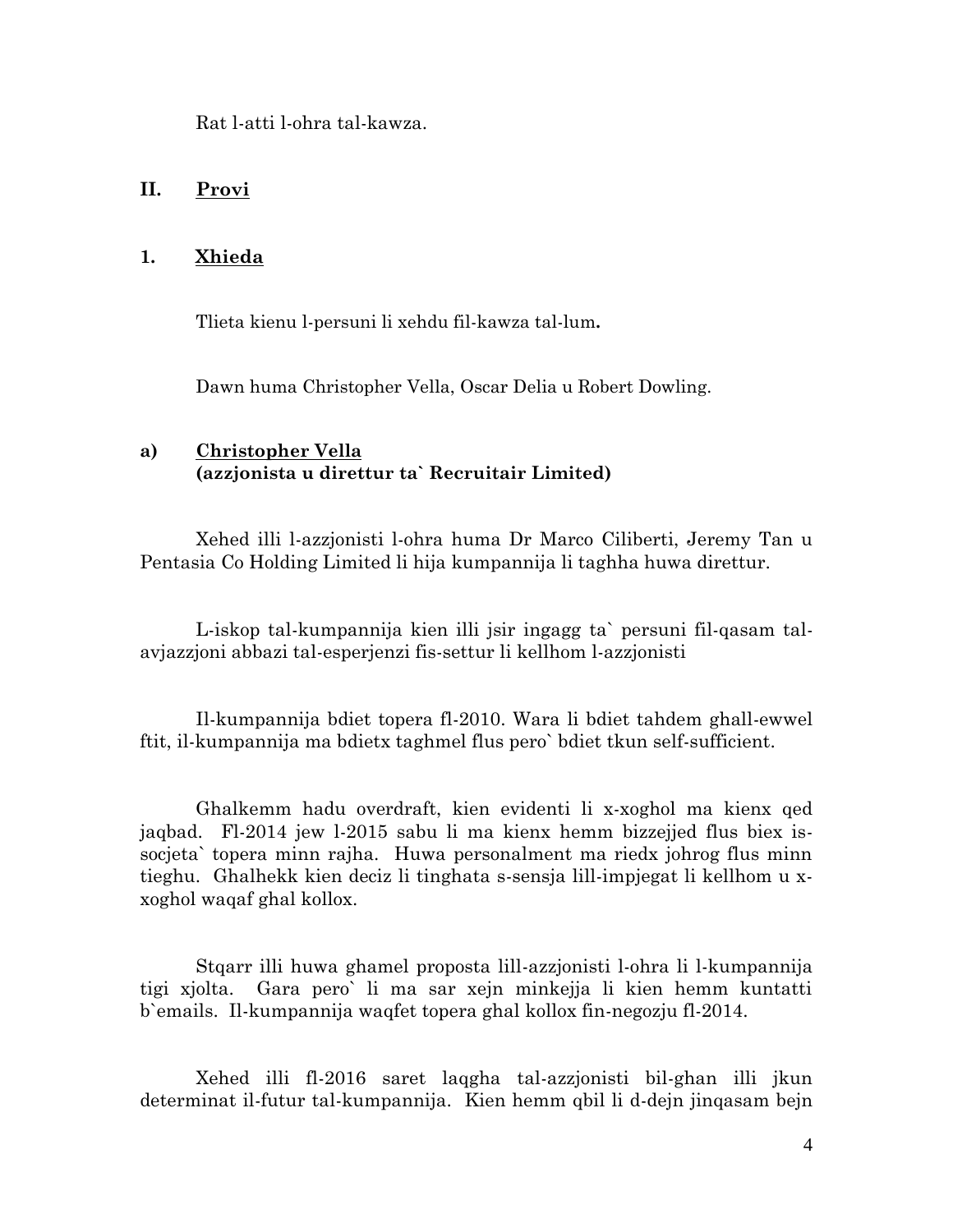it-tliet azzjonisti. Huwa hallas il-parti tieghu tad-dejn li kien hemm ma` APS Bank Limited. L-ahhar audited accounts li saru kienu dawn tal-2012.

## **b) Oscar Delia (awditur)**

Xehed illi huwa ghamel l-audit ta` Recruitair Limited ghas-snin 2011 u 2012. Sal-2012, il-kumpannija kellha *operating loss* ta` €21,000/€22,000. Fl-2011, kellha *operating loss* ta` €9,600. Minghajr is-sostenn tal-bank, talkredituri, u dak dirett tal-azzjonisti, il-kumpannija ma setghetx topera aktar.

## **c) Robert Dowling (azzjonista u direttur ta` Recruitair Limited)**

Fis-sostanza, ikkorrabora d-deposizzjoni ta` Christopher Vella.

## Xehed illi :

*When, in about 2014, Recruitair`s position did not improve, it was clear that the company had to be dissolved to avoid incurring any further losses. At first it seemed that all four company directors were in favour of dissolution, and in fact it had been agreed, at least in principle, to proceed with Recruitair`s voluntary liquidation after the company would have settled all its dues.*

Ighid ukoll :

*… at least to my knowledge, the company has ceased to operate at least 2014. Furthermore the company has now been in an impass for far too long, given that no tangible agreement could ever be reached with the other two shareholders and directors of Recruitair* b`riferenza ghal Dr Marco Ciliberti u Jeremy Tan.

## **2. Dokumenti**

Kienu esebiti l-memorandum u l-articles of association tas-socjeta` ntimata, u l-audited accounts taghha ghas-snin 2011 u 2012.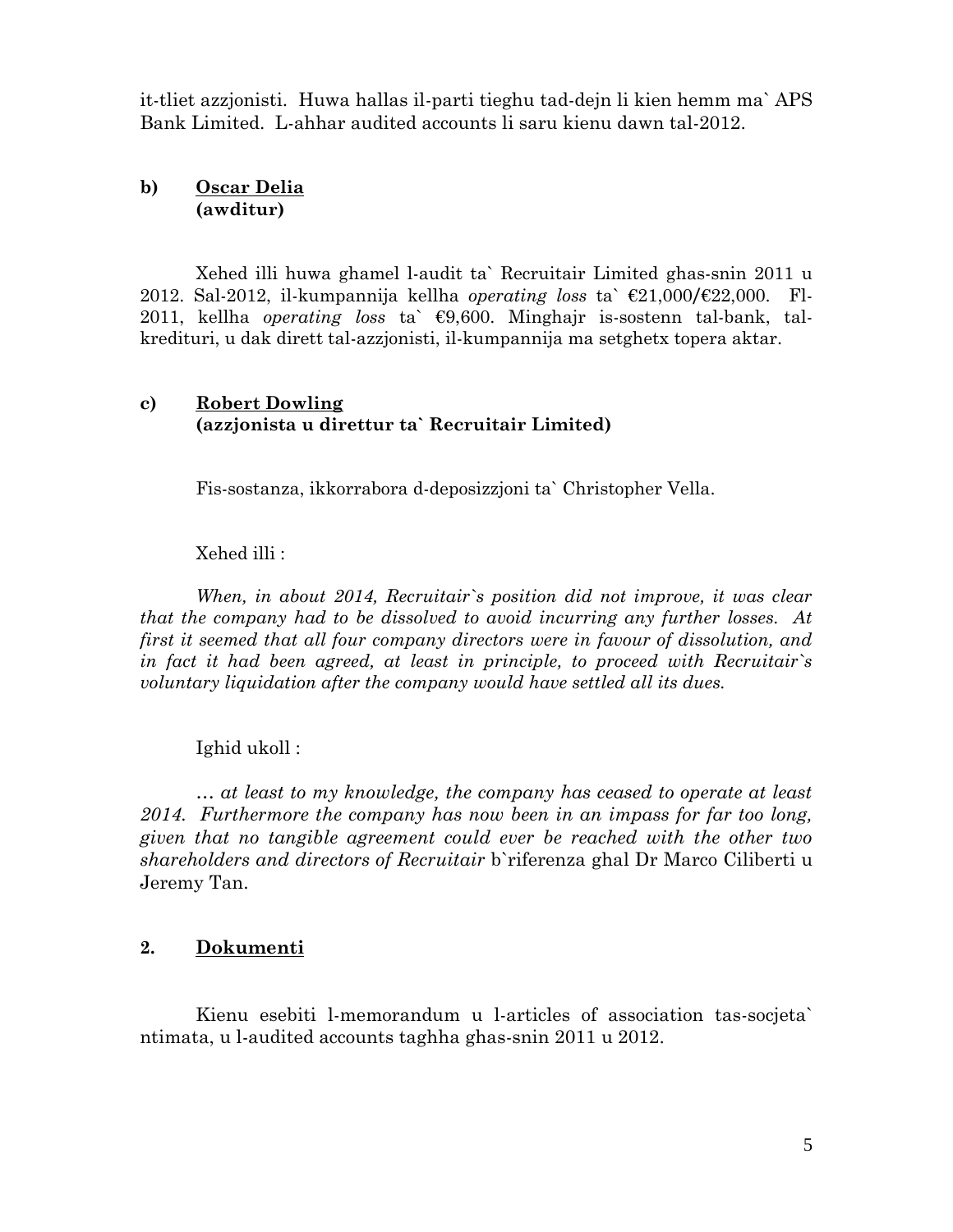### **a) Il-memorandum**

Il-*principal object* tal-kumpannija huwa *to act as recruitment agency and to hold such licences as are required by law to act as a recruitment agency and to provide ancillary services in connection therewith.*

L-*authorised* u l-*issued share capital* huwa l-istess u cioe` *one thousand two hundred Euro (* $\epsilon$ *1,200) divided into one thousand two hundred (1,200) Ordinary Shares of one Euro (€1.00) each.*

L-ishma huma maqsuma f`erba` klassijiet :

348 "A" shares huma ta` Dr Marco Ciliberti. 348 "B" shares huma ta` Christopher Vella. 252 "C" shares huma ta` Jeremy Tan. 252 "D" shares huma ta` Pentasia Holding Co. Limited.

Kull klassi ta` ishma tappunta direttur. Id-diretturi huma Dr Marco Ciliberti, Christopher Vella, Jeremy Tan u Robert Dowling. Is-segretarju huwa Dr Marco Ciliberti.

#### **b) L-audited accounts ghas-sena 2011**

Jirrizulta li ghaz-zmien ta` bejn is-17 ta` Dicembru 2010 u l-31 ta` Dicembru 2011, il-kumpannija kellha :

| net operating loss               | & 9,675;           |
|----------------------------------|--------------------|
| total assets                     | € 18,808;          |
| <i>total current liabilities</i> | $\epsilon$ 27,283. |

#### **c) L-audited accounts ghas-sena 2012**

Jirrizulta li ghaz-zmien ta` bejn is-17 ta` Dicembru 2010 u l-31 ta` Dicembru 2011, il-kumpannija kellha :

| net operating loss        |   | € 21,011 ;        |
|---------------------------|---|-------------------|
| total assets              | ٠ | $\epsilon$ 9.497; |
| total current liabilities |   | € 36,983.         |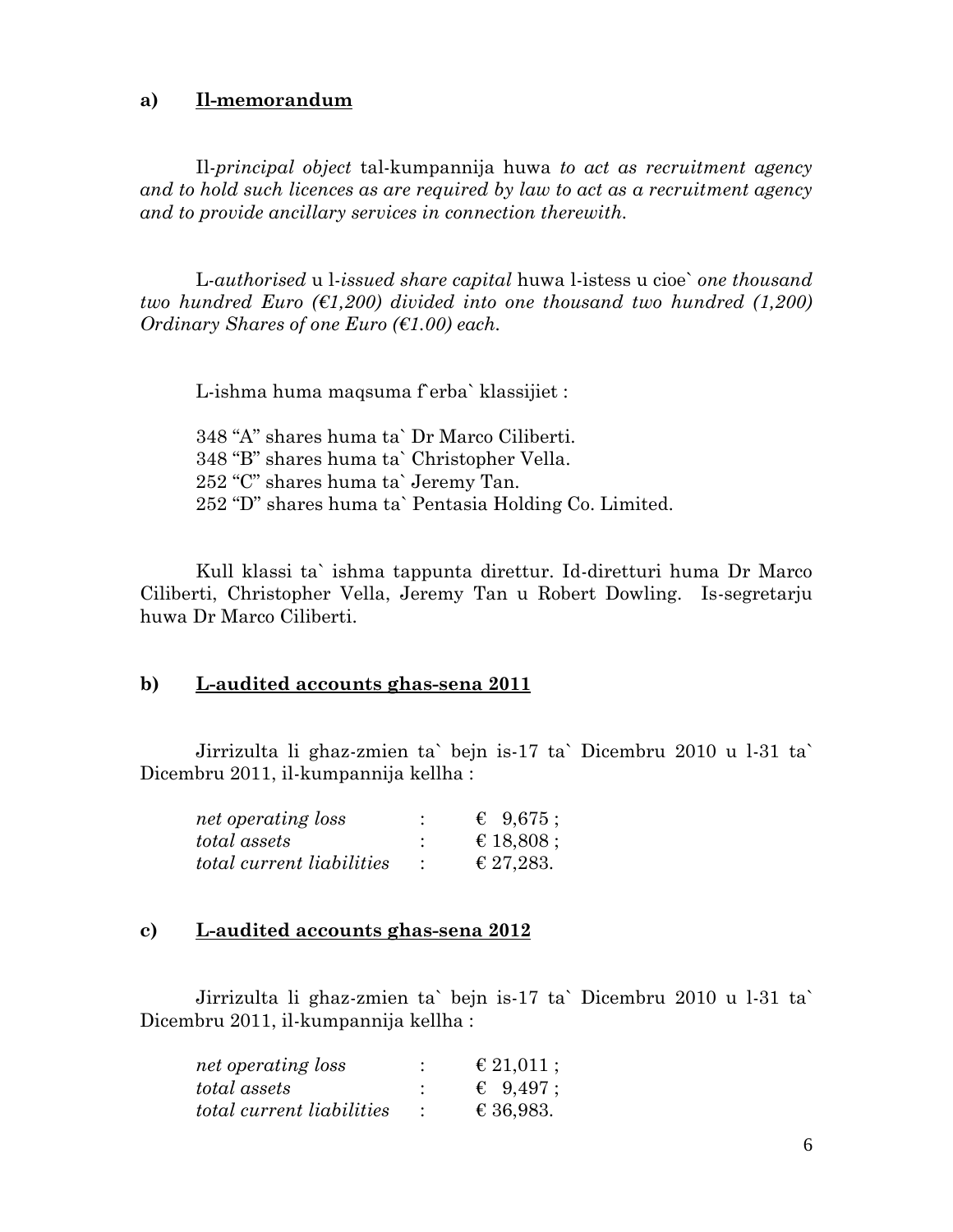## **III. It-talba**

Ir-rikorrenti qeghdin jitolbu x-xoljiment u l-istralc ta` s-socjeta` ntimata abbazi :

- **(a)** tal-**Art 214(2)(a) tal-Kap 386** ;
- **(b)** tal-**Art 214(2)(b)(iii) tal-Kap 386.**

## **a) L-Art 214(2)(a) tal-Kap 386**

Skont din id-disposizzjoni, kumpannija **tista`** xxolji u tkun stralcjata mill-qorti fic-cirkostanzi li gejjin -

(i) jekk in-negozju tal-kumpannija jkun sospiz ghal perjodu bla waqfien ta` erbgha u ghoxrin xahar ;

ii) il-kumpannija ma tkunx tista` thallas id-djun taghha.

# **b) L-Art 214(2)(b)(iii) tal-Kap 386**

Skont din id-disposizzjoni, kumpannija **ghandha** tkun xjolta jekk ilqorti tkun tal-fehma li hemm ragunijiet gravi bizzejjed li jiggustifikaw ixxoljiment.

## **IV. Sospensjoni bla waqfien tan-negozju**

Skont l-**Art 214(2)(a)(i) tal-Kap 386**, *kumpannija tista` xxolji u tkun stralcjata mill-qorti ... jekk in-negozju tal-kumpannija jkun sospiz ghal perjodu bla waqfien ta` erbgha u ghoxrin xahar.*

Ir-rekwiziti huma (i) **sospensjoni tan-negozju** tal-kumpannija ; (ii) **bla waqfien** ; u (iii) ghal erbgha u ghoxrin **(24)** xahar.

Ir-rekwiziti huma materja ta` fatt.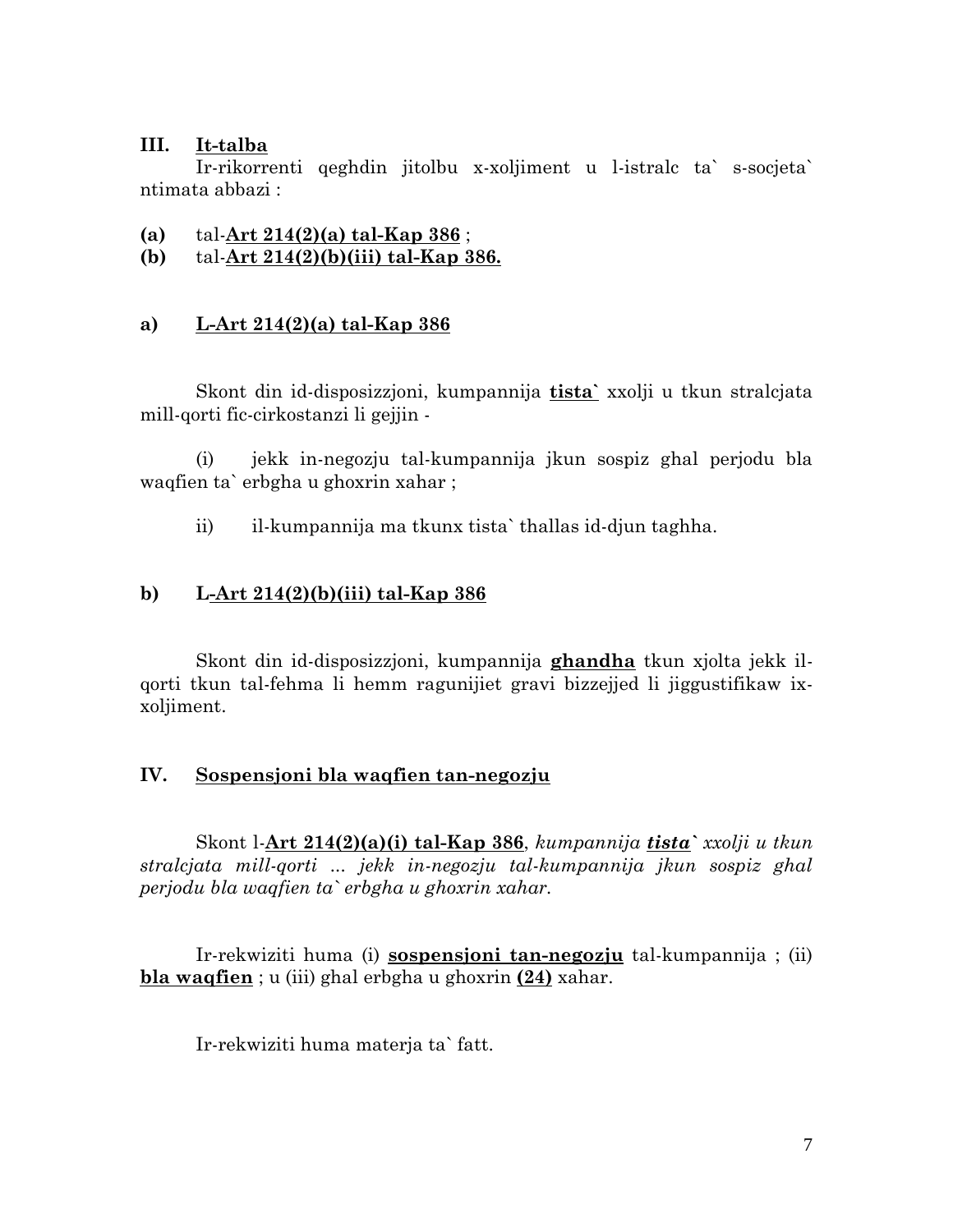Jidher illi d-disposizzjoni kellha l-origini taghha fl-**Art12(1)(d) tal-Insolvency Act 1986 tal-Ingilterra** liema disposizzjoni Ingliza m`ghadhiex taghmel parti mill-Act, ghax kienet superata b`legislazzjoni aktar ricenti.

Mill-provi rrizulta li l-kumpannija waqfet taghmel negozju fl-2014. Sad-data tal-presentata tar-rikors promotur, kienu ghaddew aktar minn erbgha u ghoxrin xahar. In-negozju mhux biss kien sospiz izda waqaf ghal kollox u hekk ghadu sal-lum. L-uniku mpjegat li kellha tal-kumpannija nghata s-sensja u mas kienx sostwit.

**Ir-rekwiziti tad-disposizzjoni huma ppruvati.**

**`Il quddiem il-Qorti sejra tesprimi ruhha dwar jekk ghandhiex tipprocedi bix-xoljiment u l-istralc tal-intimata.**

### **V. Ma tistax thallas id-djun taghha**

Bl-**Art 214(2)(a)(ii),** il-Kap 386 jaghti lill-qorti d-diskrezzjoni li xxolji u tistralcja kumpannija jekk issib li din ma tistax thalla d-djun taghha.

Sabiex tasal ghal dak l-accertament, il-qorti trid ta` bilfors tirreferi ghall-**Art 214(5)** tal-Kap 386 li jistabilixxi meta kumpannija ghandha titqies li ma tistax thallas id-djun taghha.

L-Art 214(5) jirreferi ghal zewg sitwazzjonijiet :–

(a) jekk id-dejn dovut mill-kumpannija jkun baqa` ma thallasx ghal kollox jew f`parti wara erbgha u ghoxrin gimgha mill-ezekuzzjoni ta` titolu ezekuttiv kontra l-kumpannija b`xi wiehed mill-atti ezekuttivi msemmijin fl-artikolu 273 tal-Kodici ta` Organizzazzjoni u Procedura Civili ;

*jew*  

(b) jekk ikun ippruvat ghas-sodisfazzjon tal-qorti li lkumpannija ma tkunx tista` thallas id-djun taghha, meta din tqis ukoll ilpassiv kontingenti u prospettiv tal-kumpannija.

**Ma tirrizultax il-prova ta` dak jghid is-sub-paragrafu (a).**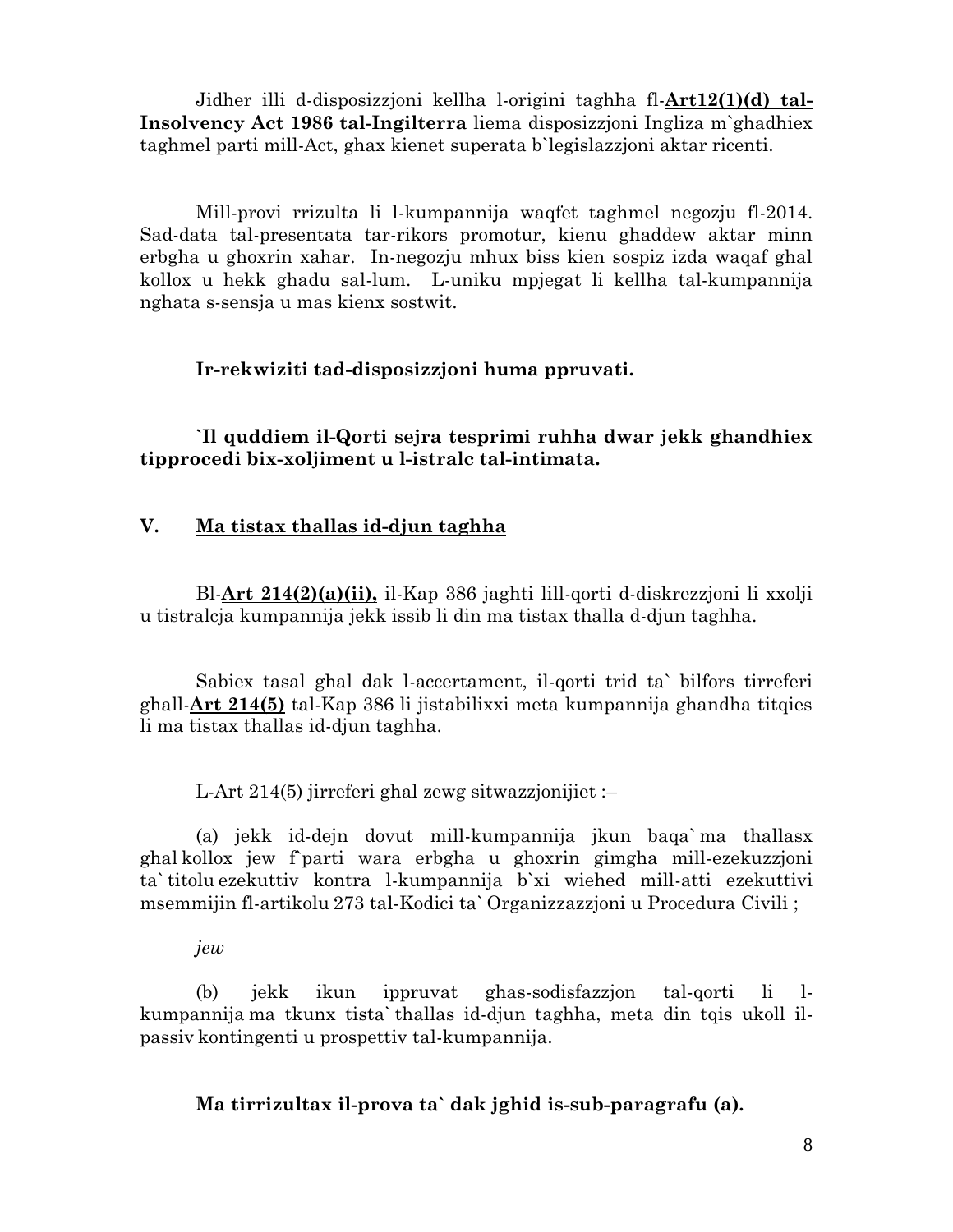Ghalhekk il-Qorti qeghda tifhem illi l-istanza li l-kumpannija ma tistax thallas id-djun taghha qeghda tkun prospettata abbazi tas-subparagrafu (b).

Il-Qorti tishaq ghal darb`ohra li l-ghajn tad-dritt taghna tinsab fil-ligi Ingliza u ghalhekk ikun bil-wisq imprudenti jekk ma tirreferix ghad-dottrina u ghall-gurisprudenza Ingliza bhala sors u arrikkiment.

Fil-ligi Ingliza, ix-xoljiment u l-istralc ta` kumpanniji kienu trattati fl-**Insolvency Act 1986** li ghadha fis-sehh sal-lum.

Meta fl-1995 saret il-ligi taghna l-gdida dwar il-kumpanniji li hadet post il-Commercial Partnerships Ordinance 1962, id-disposizzjonijiet li jolqtu x-xoljiment u l-istralc kienu integrati fil-Kap 386.

Fil-qasam aktar wiesgha tad-dritt socjetarju, fl-Ingilterra, il-Companies Act 1985 (is-sors ewlieni tal-Att tal-1995 dwar il-Kumpanniji) kienet superata bil-bosta bil-Companies Act 2006, ghalkemm ghal xi aspetti il-Companies Act 1985 baqghet veljanti.

Fejn si tratta ta` dritt Ingliz, dak li l-aktar jixbah il-kaz taht ezami huwa dak maghruf bhala *balance sheet insolvency.*

Fl-Insolvency Act 1986 tal-Ingilterra, id-disposizzjoni li tixbah l-Art 214(5)(b) tal-Kap 386 hija l-**Art 123(2)** li taqra hekk –

> *A company is also deemed unable to pay its debts if it is proved to the satisfaction of the court that the value of the company`s assets is less than the amount of its liabilities, taking into account its contingent and prospective liabilities.*

Id-differenza bejn il-legislazzjoni Ingliza u taghna hija li filwaqt li filkaz taghna, il-mizura hija semplici : u cioe` *the company is unable to pay its debts account being taken also of contingent and prospective liabilities of the company,* fil-kaz tal-ligi Ingliza, il-qorti tkun trid tqis illi : *the value of the*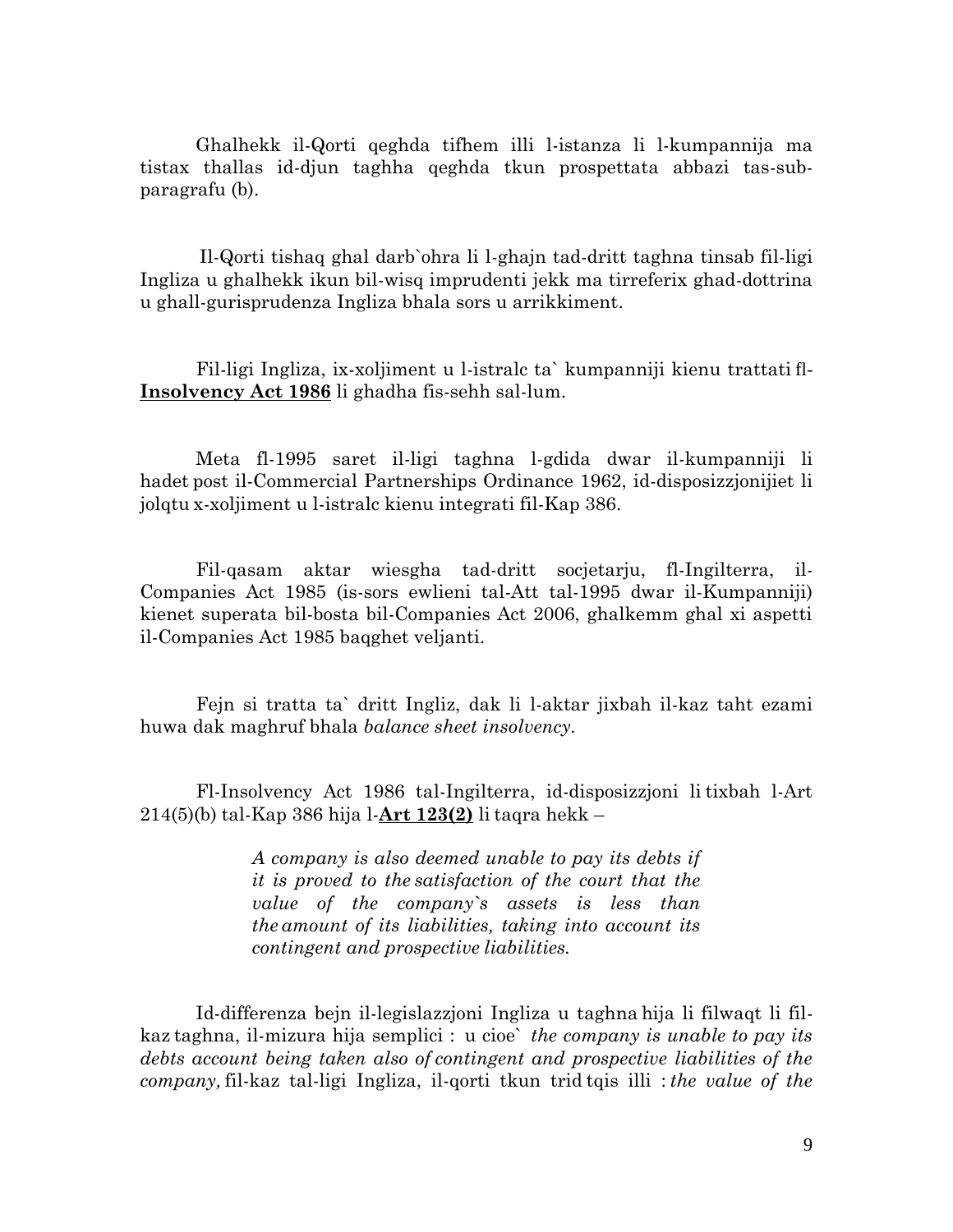*company`s assets is less than the amount of its liabilities ...* billi tiehu kont tal- ... *contingent and prospective liabilities.*

Ghal din il-Qorti, id-differenza mhijiex ta` *drafting* izda ta` sostanza.

Fl-istess waqt, il-Qorti hija tal-fehma li xorta wahda ghandha tfittex sintesi bejn id-disposizzjoni tal-ligi taghna u dik tal-ligi Ingliza. U ssintesi hija kostitwita mill-koncett ta` *contingent and prospective liabilities*.   

Il-Qorti sejra tirreferi ghal dak li tghid id-dottrina fl-Ingilterra dwar ilmaterja li tikkostitwixxi l-mertu tal-istanza tal-lum.

Bid-debiti riservi, u tenut kont tad-disparita` fid-disposizzjonijiet ta` bejn il-ligi Ingliza u dik taghna, il-Qorti sejra tirreferi ghal dak li tghid iddottrina Ingliza dwar dak li huwa maghruf bhala *balance sheet insolvency* meta abbinat mal-Art 123(2) tal-Insolvency Act 1986 tar-Renju Unit.

Fil-Pag 19 ta` **Insolvency Law – Corporate and Personal** (2003 – Pearson Longman) Andrew R Keay u Peter Walton ighidu hekk dwar *balance sheet insolvency* kif mifhuma fil-kuntest tal-Insolvency Act 1986 –

> *In determining whether the assets are outweighed by the liabilities a court is able to take into account contingent and prospective liabilities, but not contingent and prospective assets [Byblos Bank SAL v. Al-Khudhairy (1986) 2 BCC99, 549 (CA)] It has been said that "liabilities" is a broaded term compared with "debts" [Re A debtor (No 17 of 1966) (1967) Ch 590 ; (1967) 1 All ER 668]. "Liabilities" is defined for the purposes of winding up in rule 13.12 (4) to mean "a liability to pay money or money`s worth, including any liability under an enactment, any liability for breach of trust, any liability in contract, tort or bailment and any liability arising out of an obligation ta make restitution". Then rule 13.12 (3) states that it is immaterial whether the liability is present or future, whether it is certain or contingent, or whether its amount is fixed or liquidated, or is capable of being acertained by fixed rules or as a matter of opinion.*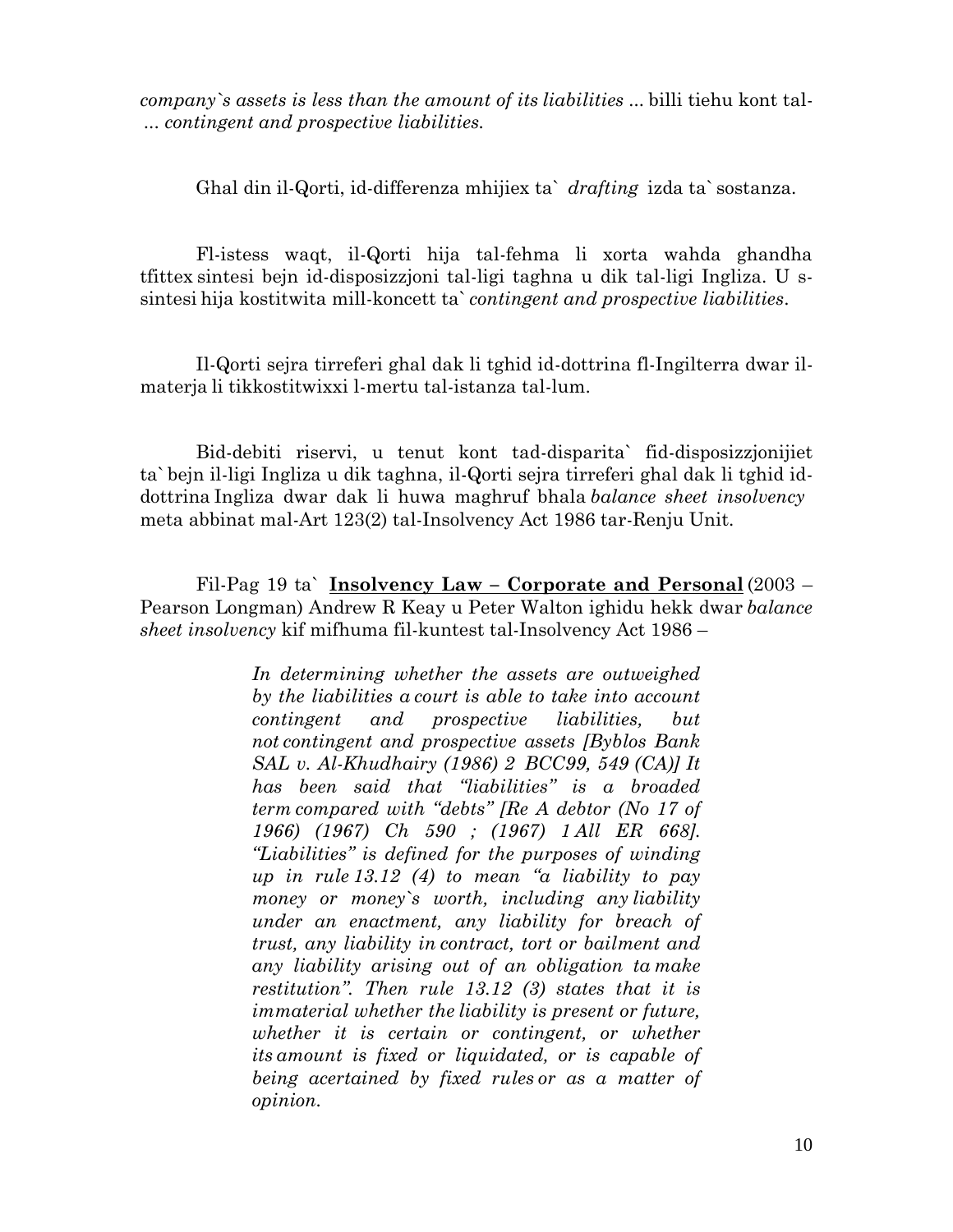*Clearly with this test it is only possible to take into account the assets owned by the company including the uncalled capital of the company [Re National Livestock Insurance Co (1858) 26 Beav 153 ; 53 ER 855 ...*

Fil-Pag 114 tar-Raba` Edizzjoni (2011) ta` **Principles of Corporate Insolvency Law** (Sweet & Maxwell) Roy Goode ighid hekk –

> *The idea underlying this test … is that it is not sufficient for the company to be able to meet its current obligations if its total liabilities can ultimately be met only by the realisation of its assets and these are insufficient for the purpose …*

Fil-Pag 130 ikompli hekk –

*The mere excess of liabilities over assets is not in itself determinative. What has to be shown is that by reason of the deficiency of its assets the company has reached the point of no return.*

Fil-Pag 134 sa 136, l-awtur jittratta n-nozzjoni ta` *contingent liability* u jghid hekk –

> *To give the phrase "contingent liability" any meaning we must restrict it to a liability or other loss which arises out of an existing legal obligation or state of affairs but which is dependent on the happening of an event which may or may not occur. Many of the cases have stressed the need for the liability to arise out of an existing obligation. … in considering whether there is a contingent liability the court has regard to the existing commercial situation, not erely an existing legal obligation. In this regard, assistance can be derived from Financial Reporting Standard 12 which defines a contingent liability in the following terms :*

> *(a) "A possible obligation that arises from past events and whose existence will be confirmed only by the occurrence or non-occurrence of one or more uncertain future events not wholly within the entity`s control ; or*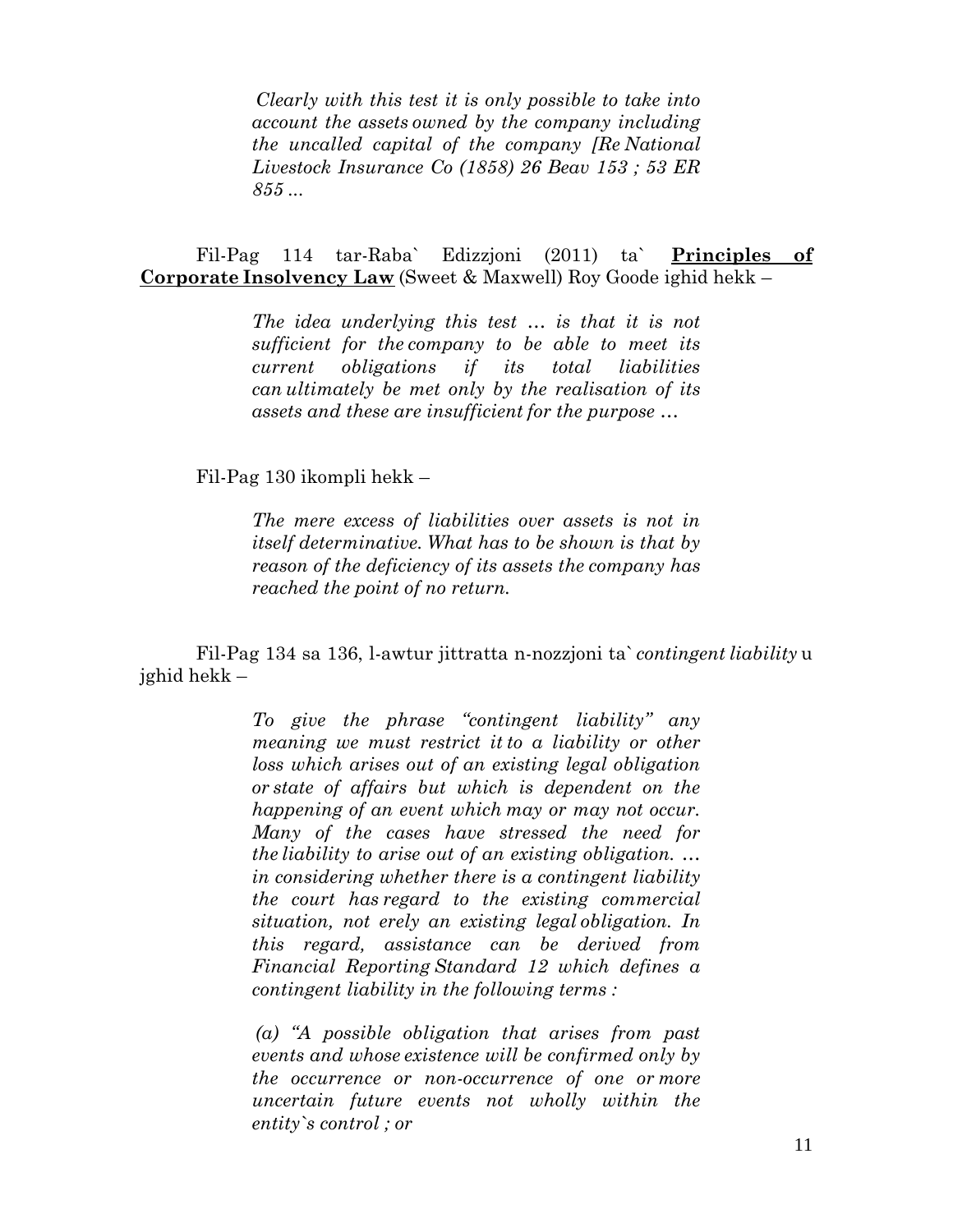*(b) a present obligation that arises from past events but is not recognised because :   (i) it is not probable that a transfer of economic benefits will be required to settle the obligation ; or (ii) the amount of the obligation cannot be measured with sufficient reliability." … the term "contingent liabilities" is ultimately not* 

*a term of art and its precise meaning will depend on its context. The court is thus entitled to have regard to commercial realities …*

Fil-Pag 136 u 137, l-awtur jittratta n-nozzjoni ta` *prospective liability* u jghid hekk –

> *… The phrase "prospective liability" is neither a legal nor an accounting term of art. It has been judicially defined as : " … a debt which will certainly  become due in the future, either on some date which has already been determined or some date determinable by reference to future events."*

> *… it has been described … as unmatured liability which will inevitably ripen  into a debt with the passage of time. Such a definition encompasses all forms of debitum in praesenti, solvendum in futuro including an indisputable claim for unliquidated damages which remains only to be quantified and will result in a debt far more than a nominal amount. "Prospective liability" thus embraces both future debts, the sense of liquidated sums due, and unliquidated claims.*

Fil-kaz tal-lum, apparti d-deposizzjoni ta` tnejn mid-diretturi, kienu prezentati bhala prova l-unici zewg audited accounts tal-kumpannija li saru sal-lum u cioe` dawk ghas-snin 2011 u 2012.

Huwa bil-wisq evidenti illi dak mistqarr miz-zewg diretturi li xehdu huwa korraborat minn dak li jirrizulta mill-audited accounts li kienu kkonfermati mill-awditur li ppreparahom.

Jirrizulta illi n-*net operating losses* tal-kumpannija li fl-2011 kienu €9,675 qabzu d-doppju ghal €21,011 fl-2012, bit-*total assets* jonqsu mit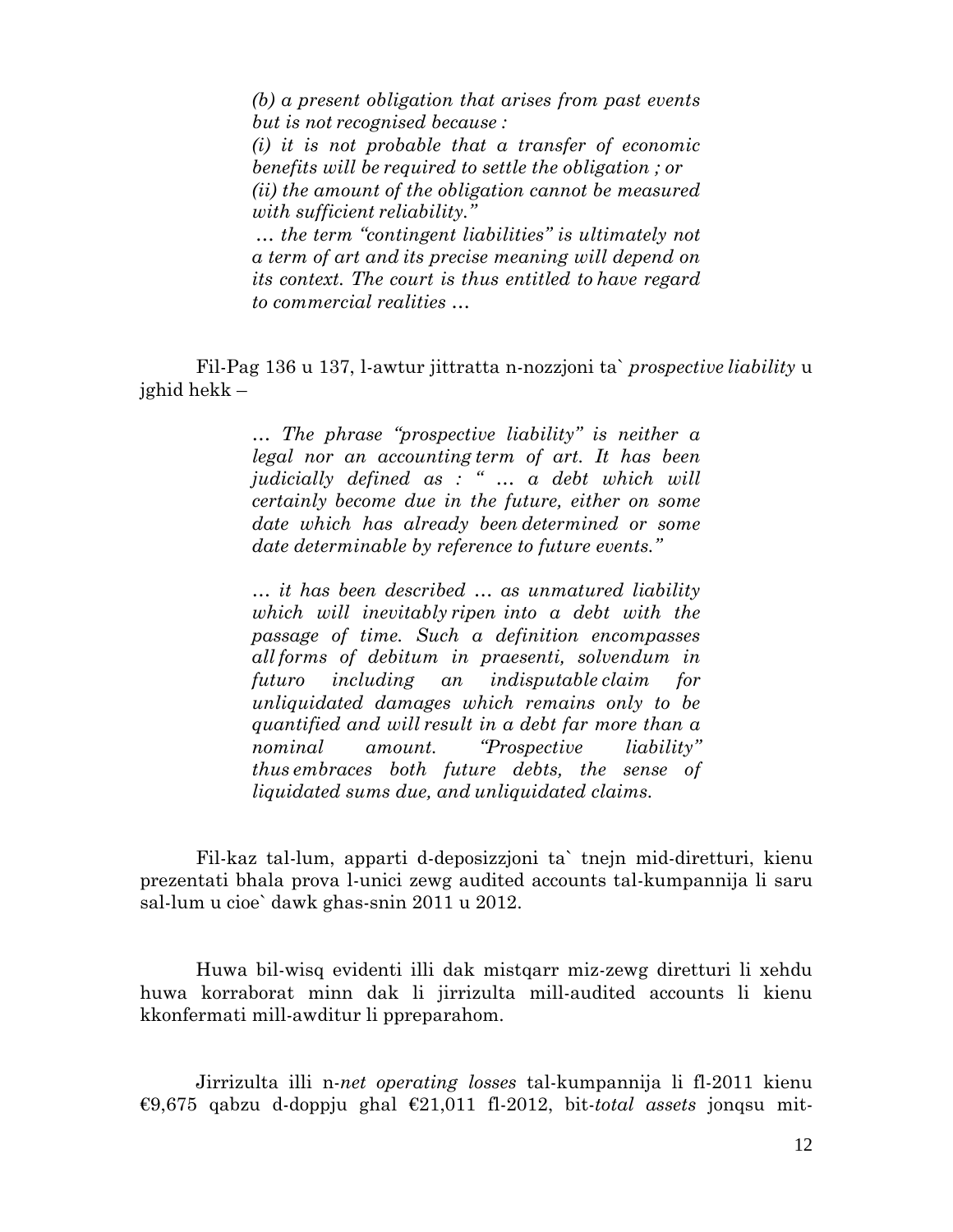€18,808 tal-2011 ghal kwazi n-nofs u cioe` €9,497 fl-2012. Anke *t-total current liabilities* zdiedu minn €27,283 tal-2011 ghal €36,983 tal-2012.

## I**l-Qorti hija sodisfatta illi s-socjeta` ntimata mhijiex fil-qaghda li thallas id-djun taghha abbazi tal-Art 214(5)(b) tal-Kap 386.**

## **VI. Id-diskrezzjoni tal-qorti**

Ghalkemm il-kumpannija waqfet ghal kollox min-negozju taghha, u mhijiex fil-qaghda li thallas id-djun taghha, ix-xoljiment u l-istralc taghha mhuwiex awtomatiku izda jibqa` fid-diskrezzjoni taghha kif ighid kjarament l-Art 214(2)(a)(ii) tal-Kap 386.

Il-Qorti taghmel riferenza ghal **Palmer`s Company Law** (Edition 25 - Sweet & Maxwell) fejn jinghad hekk –

> *"The court`s jurisdiction is discretionary and the fact that the petitioner can establish this ground does not give him an automatic right to an order (re. Metropolitan Railway Warehousing Co. Ltd 1887.36.LJCh 827). The court has refused to make an order where there are good reasons for the delay and where the great majority of members desire that the company shall continue. An order may however be made in appropriate circumstances against the majority`s wishes. Where the business has merely been suspended the court must be satisfied of an abandonment or inability to carry on. In ascertaining such intention the court will have regard to the opinion and wishes of the majority of shareholders whose names appear on the register. Merely abandoning one of several objects is insufficient (re. Norwegian Titanic Iron Co. (1866) 35 Beav.223).*

Il-Qorti hadet nota tal-fatt illi l-azzjonisti l-ohra u cioe` Dr Marco Ciliberti u Jeremy Tan mhux qeghdin jopponu x-xoljiment u l-istralc talkumpannija.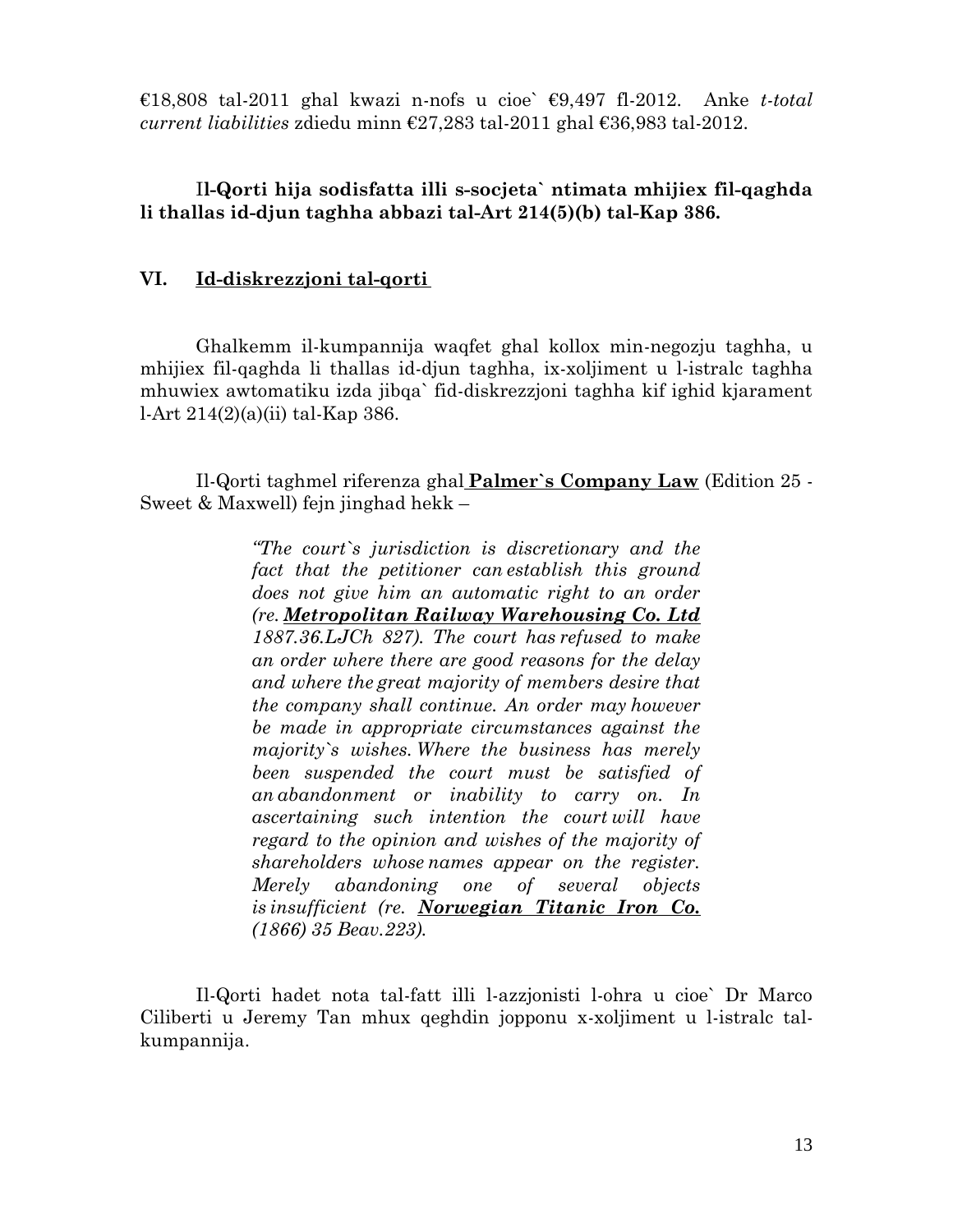**Brenda Hannigan** fil-ktieb **Company Law** (Lexis Nexis Butterworths 2003) tghid hekk :

"*winding up or liquidation ... is the process by which the assets of the company are collected in and realised, its liabilities discharged and the net surplus, if there is one, distributed to the persons entitled to it. Only when this has been done is the company`s existence finally terminated by a process known as dissolution ... Insolvent winding up occurs essentially when companies are unable to pay their debts in full. When a company cannot pay its debts in full, difficult problems arise as to how the assets that are available should be distributed. In theory, as we shall see, the law tries to maintain an equality between creditors so that assets are pooled and distributed pari passu ie rateably according to the size of each creditor`s claim."* 

**Brenda Hannigan** taghmel referenza ghall-Cork Committee Report (Cmnd 8558, Ch 4) dwar l-ghanijiet ta` *good modern insolvency law*.

Fost ohrajn, inghad li l-ghanijiet huma :

"*… to recognise that the world in which we live and the creation of wealth depend upon a system founded on credit and that such a system requires, as a correlative, an insolvency procedure to cope with its casualties; … to relieve and protect where necessary the insolvent, and in particular the individual insolvent, from any harassment and undue demands by his creditors …. at the same time, to have regard to the rights of creditors whose own position may be at risk because of the insolvency; … to realise the assets of the insolvent which should properly be taken to satisfy his debts, with the minimum of delay and expense; to distribute the proceeds of the realisations among the creditors in a fair and equitable manner, returning any surplus to the debtor; to ensure that the processes of realisation and distribution are administered in an honest and competent manner, ... To recognise that the effects of insolvency are not limited to the private interests of the insolvent and his creditors, but that other interests of society or other groups in society are vitally affected by the insolvency and its outcome and to ensure that these public interests are recognised and safeguarded, ... to provide the means for the preservation of viable commercial enterprises capable of making a useful contribution to the economic life of the country.*"

**Dan premess, hija l-fehma konsiderata tal-Qorti illi lkumpannija ntimata issa ilha aktar minn erba` snin ma taghmel propju xejn biex tinsorgi. L-***operating losses* **taghha baqghu jizdiedu. Mhux l-istess l-assi ghaliex dawn naqsu. Waqfet ghal kollox millesercizzju tan-negozju li ghalih kienet kostitwita. L-istampa li**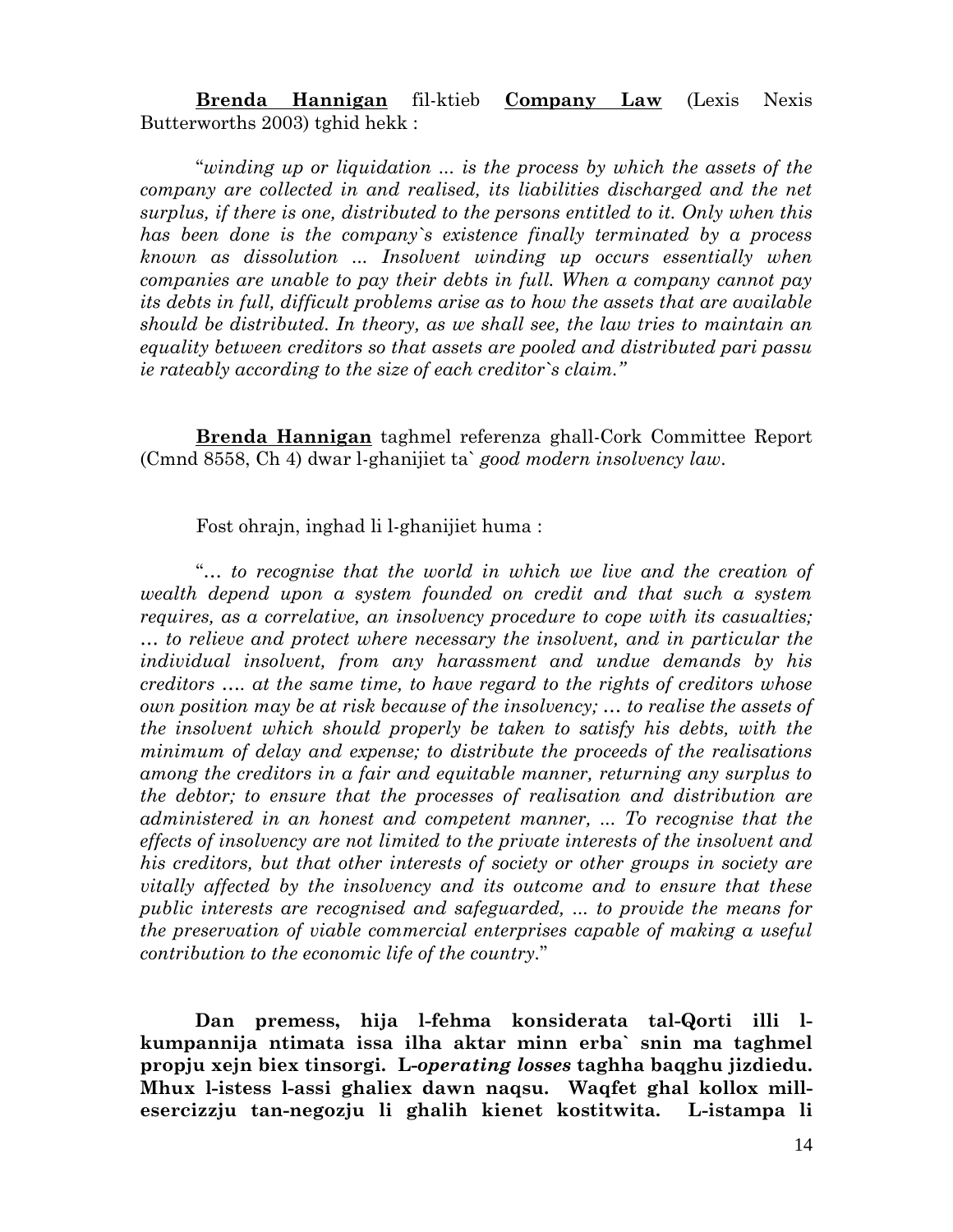**tohrog mill-***financial statements* **taghha hija negattiva. Ma sar l-ebda tentattiv ta`** *fresh capital injection* **fil-kumpannija sabiex din terga` tiehu r-ruh. L-***overdraft* **li kjarament ittiehed sabiex ikun hemm**  *working capital* **twaqqaf. Kumpannija li ma taghmilx negozju hija entita` bla ruh. Ma tkunx qeghda taqdi l-ghanijiet taghha. Kumpannija li ma tiggenerax attivita` ekonomika ma jistax ikollha dhul, u minghajr dhul, ma tistax tikber. Huwa evidenti li l-azzjonisti wrew li m`ghandhom l-ebda hajra jew intenzjoni li jinvestu filkumpannija.** 

**Tenut kont tal-fatti u cirkostanzi ta` dan il-kaz, il-Qorti tghid illi l-ahjar haga li tista` taghmel hija li tuza d-diskrezzjoni taghha u tordna x-xoljiment u l-istralc tal-kumpannija ntimata.**

## **VII. L-Art 214(2)(b)(iii) tal-Kap 386**

**Ma tarax li hemm htiega li tistharreg jekk kienx ippruvat ukoll l-Art 214(2)(b)(iii) tal-Kap 386.**

### **Provvediment**

**Ghar-ragunijiet kollha premessi, il-Qorti qeghda :-** 

**Tiddikjara illi n-negozju ta` l-kumpannija ntimata Recruitair Limited (C51448) baqa` sospiz bla waqfien ghal perijodu ta` erbgha u ghoxrin (24) xahar skont l-Art 214(2)(a)(i) tal-Kap 386.**

**Tiddikjara illi l-kumpannija ntimata Recruitair Limited (C51448) mhijiex f`qaghda li thallas id-djun taghha skont l-Art 214(2)(a)(ii) u l-Art 214(5)(b) tal-Kap 386 tal-Ligijiet ta` Malta.**

**Tordna x-xoljiment u l-istralc tal-kumpannija ntimata Recruitair Limited (C51448) b`effett mill-14 ta` Settembru 2017 skont l-Art 214(2)(a)(ii) u l-Art 223(1) tal-Kap 386 tal-Ligijiet ta` Malta.**